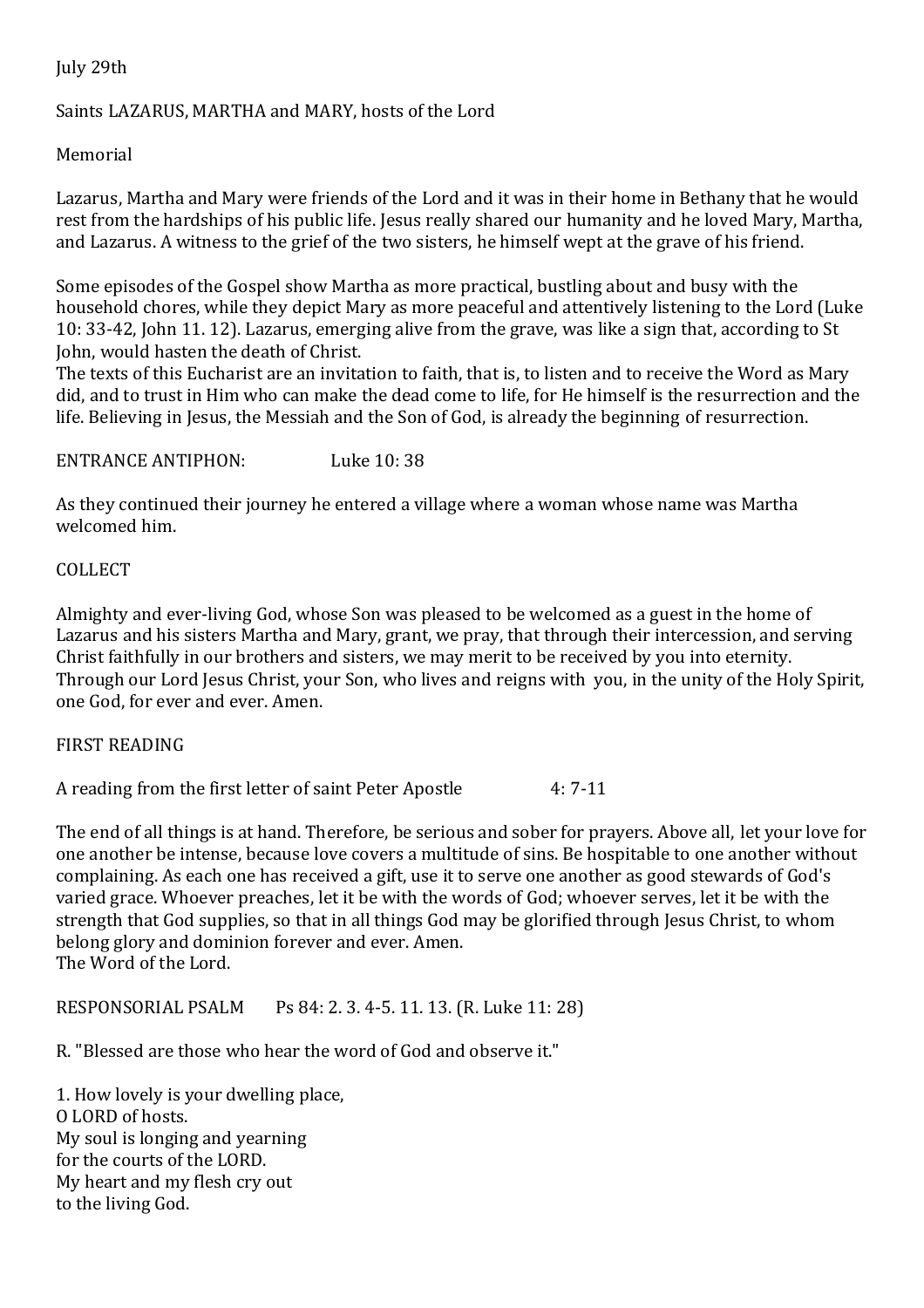2. Even the sparrow finds a home, and the swallow a nest for herself in which she sets her young, at your altars, O LORD of hosts, my king and my God.

3. Blessed are they who dwell in your house, forever singing your praise. Blessed the people whose strength is in you, whose heart is set on pilgrim ways.

4. One day within your courts is better than a thousand elsewhere. The threshold of the house of God I prefer to the dwellings of the wicked. O LORD of hosts, how blessed is the man who trusts in you!

GOSPEL ACCLAMATION Luke 10: 41-42

R. Alleluia. Alleluia.

"Martha, Martha, you are anxious and worried about many things. There is need of only one thing. Mary has chosen the better part and it will not be taken from her". R. Alleluia.

# GOSPEL

A reading from the holy Gospel according to saint John 11: 1-2. 32-45

Now a man was ill, Lazarus from Bethany, the village of Mary and her sister Martha. Mary was the one who had anointed the Lord with perfumed oil and dried his feet with her hair; it was her brother Lazarus who was ill.

When Mary came to where Jesus was and saw him, she fell at his feet and said to him, "Lord, if you had been here, my brother would not have died." When Jesus saw her weeping and the Jews who had come with her weeping, he became perturbed 7 and deeply troubled, and said, "Where have you laid him?" They said to him, "Sir, come and see." And Jesus wept. So the Jews said, "See how he loved him." But some of them said, "Could not the one who opened the eyes of the blind man have done something so that this man would not have died?" So Jesus, perturbed again, came to the tomb. It was a cave, and a stone lay across it. Jesus said, "Take away the stone." Martha, the dead man's sister, said to him, "Lord, by now there will be a stench; he has been dead for four days." Jesus said to her, "Did I not tell you that if you believe you will see the glory of God?" So they took away the stone. And Jesus raised his eyes and said, "Father, 8 I thank you for hearing me. I know that you always hear me; but because of the crowd here I have said this, that they may believe that you sent me." And when he had said this, he cried out in a loud voice, "Lazarus, come out!" The dead man came out, tied hand and foot with burial bands, and his face was wrapped in a cloth. So Jesus said to them, "Untie him and let him go." Now many of the Jews who had come to Mary and seen what he had done began to believe in him. The Gospel of the Lord.

# PRAYER OVER THE OFFERINGS

Lord, who nourished Mary with your divine word as she sat at the feet of your Son, grant that, through the power of this sacrifice, we may never cease to listen to this same word and to put it into practice.

Through Christ our Lord.